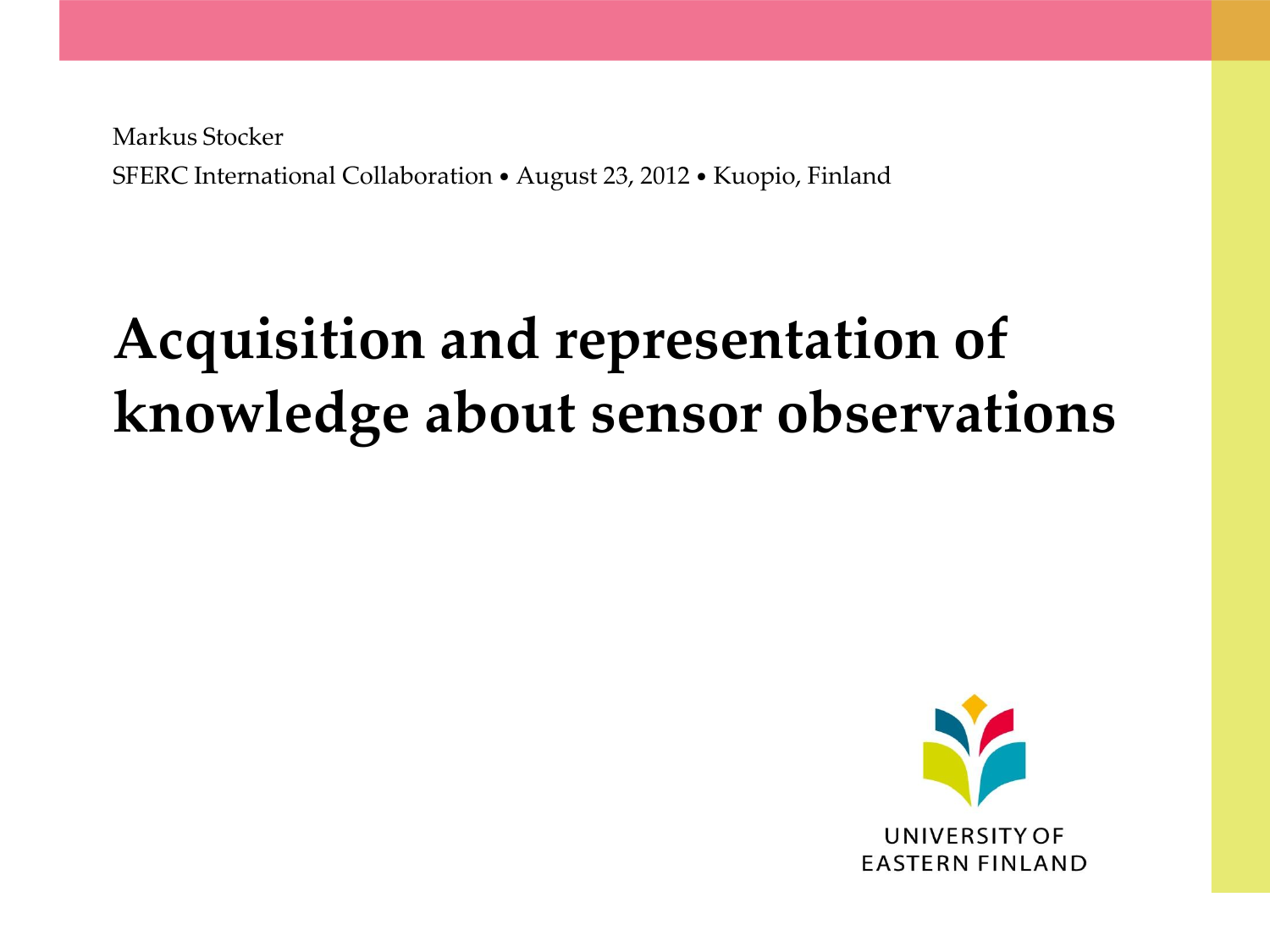#### **Overview**

- For environmental monitoring, discuss
	- How to let computers represent knowledge acquired from sensor data
	- Knowledge about observations made by a sensor network
- We look into
	- Acquisition of sensor data in environmental monitoring
	- Processing of sensor data into data patterns
	- Classification of patterns and acquisition of knowledge
	- Representation of knowledge and automated inference
- •Discussed for two use cases
	- Classification of vehicles observed in vibration sensor data
	- Representation of algal bloom observations in Lake Taihu

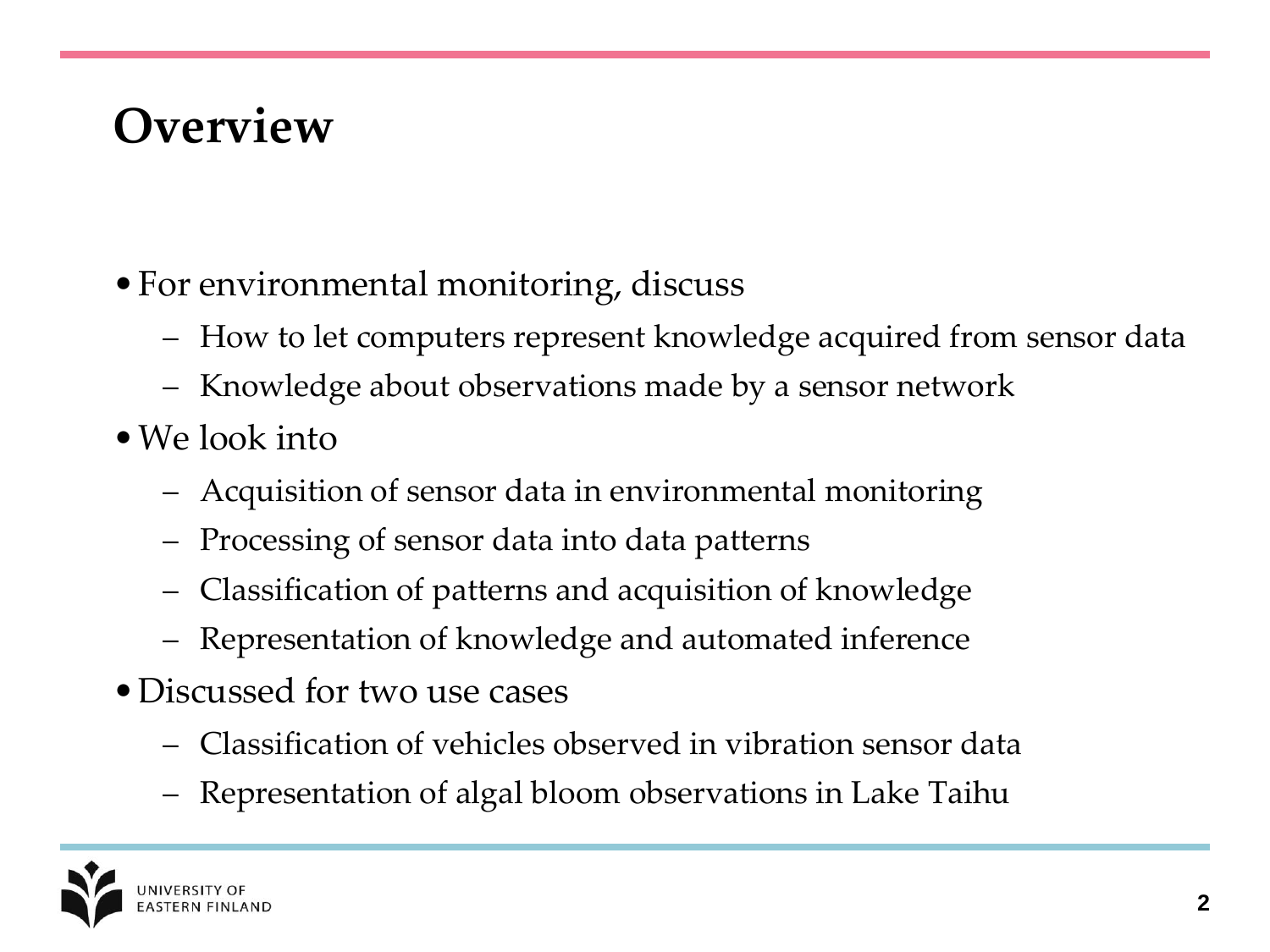#### **Introduction Environmental monitoring**



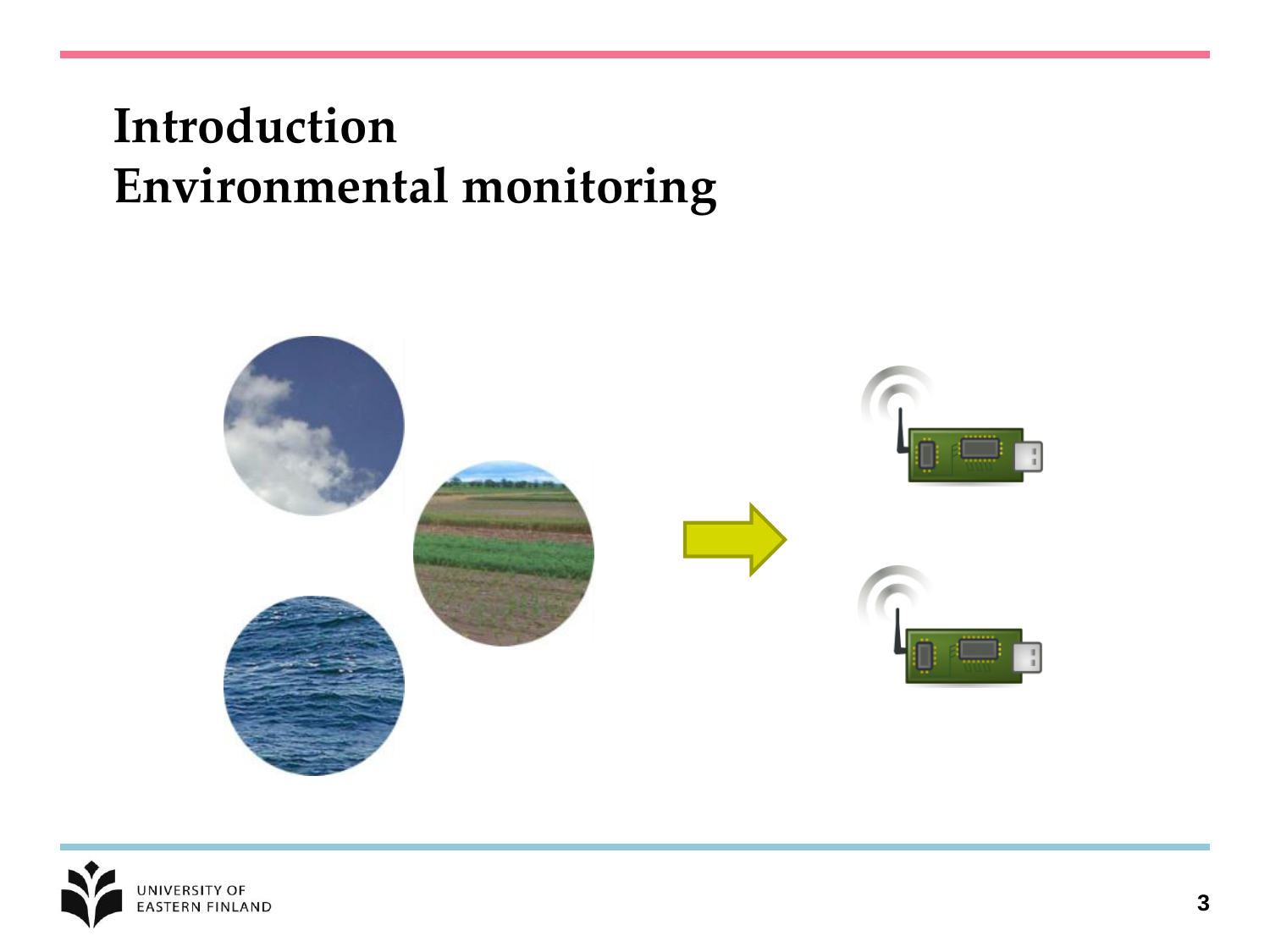#### **Environmental monitoring Sensor data**



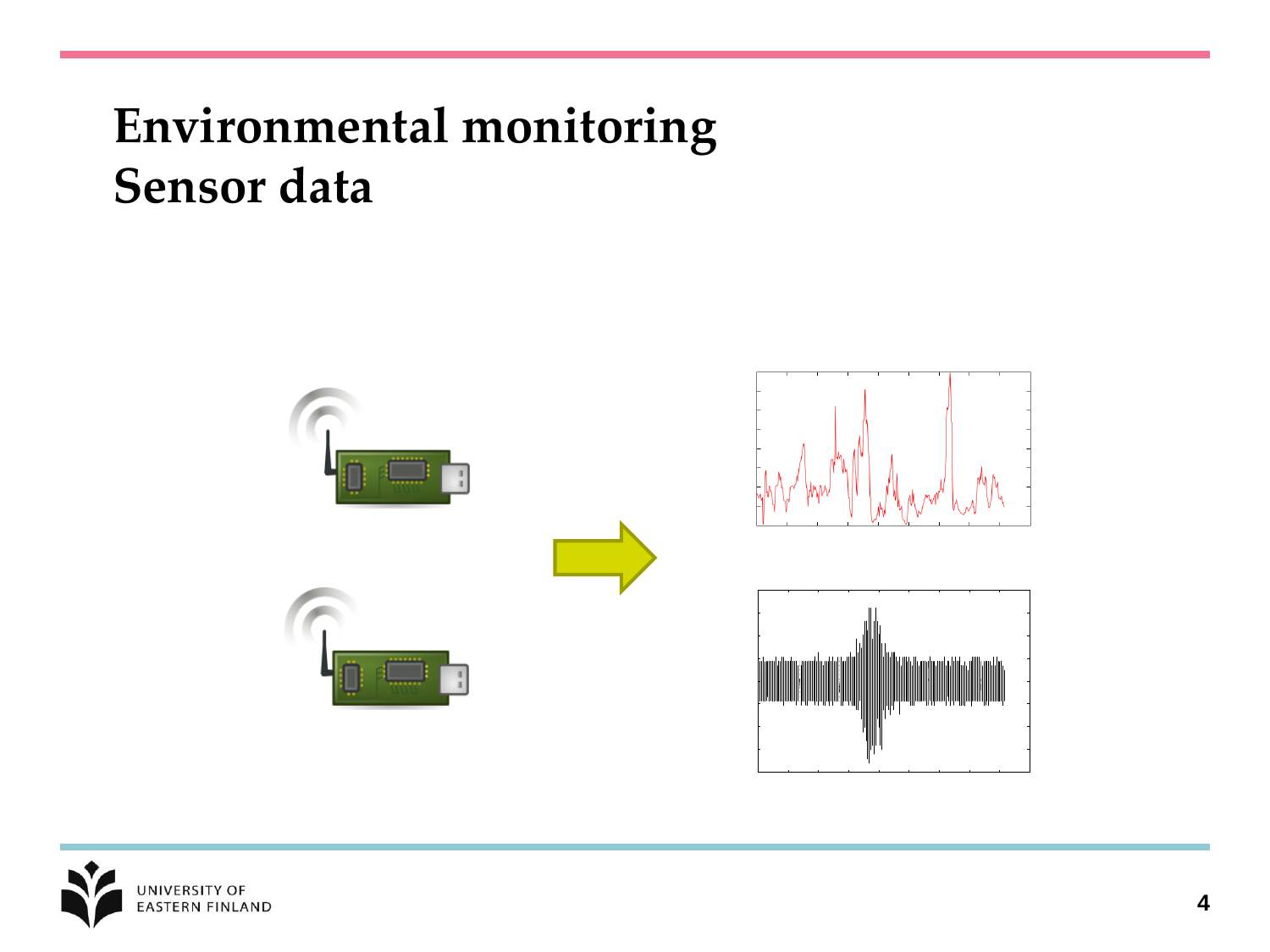#### **Sensor data Tabular representation**

| Time                | Dim 1      | Dim N |
|---------------------|------------|-------|
| 2012-08-22 10:00:00 | 0.00512546 |       |
| 2012-08-22 10:00:01 | 0.00635674 |       |
| 2012-08-22 10:00:02 | 0.03467845 |       |
| 2012-08-22 10:00:03 | 0.13453564 |       |
| 2012-08-22 10:00:04 | 0.00004566 |       |
| 2012-08-22 10:00:05 | 0.00034563 |       |
| 2012-08-22 10:00:06 | 0.23045677 |       |
| 2012-08-22 10:00:07 | 0.34506677 |       |
| 2012-08-22 10:00:08 | 0.03402594 |       |
|                     |            |       |

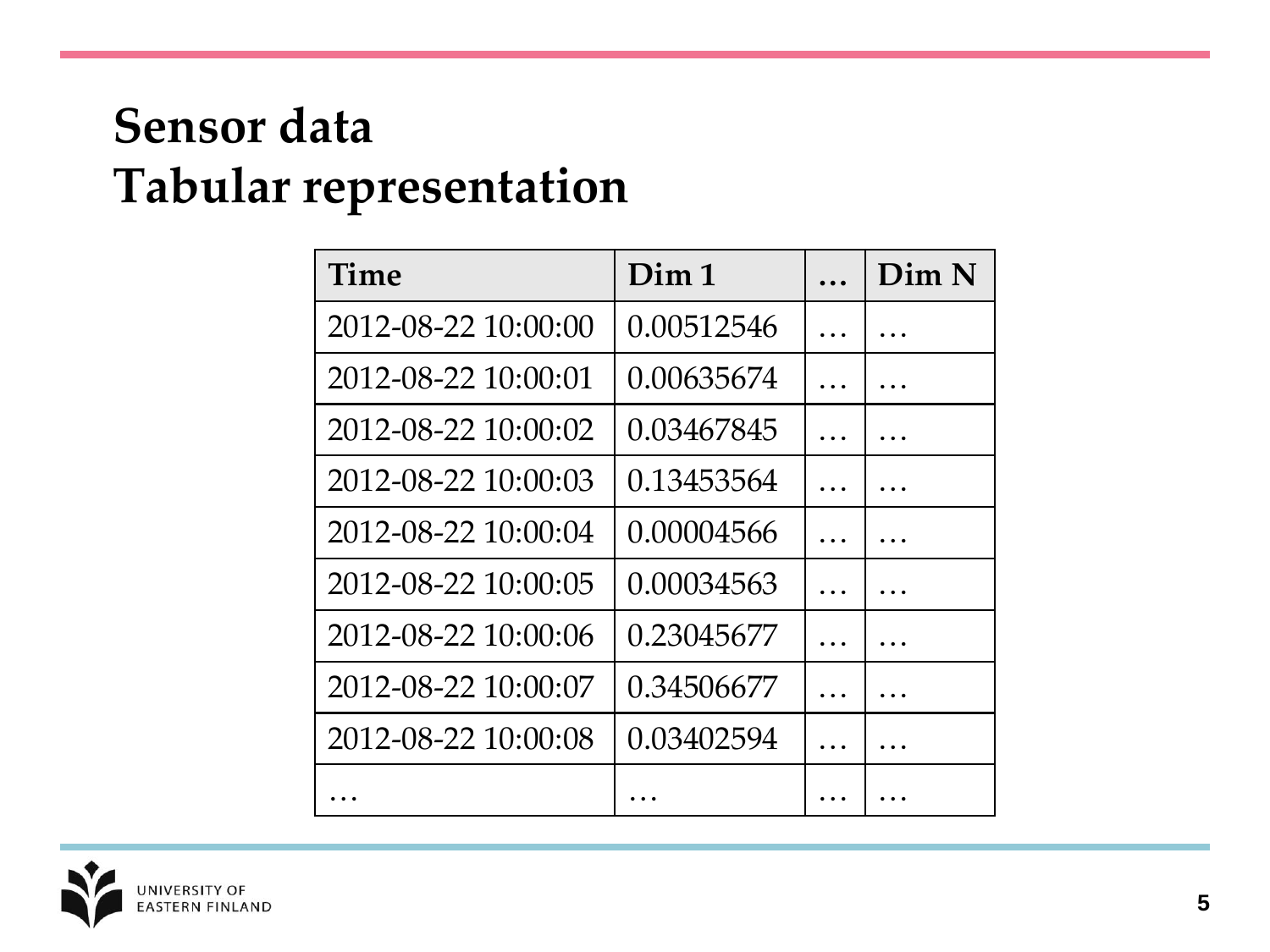## **Environmental monitoring Data processing**

Bandpass filter



Fourier transform

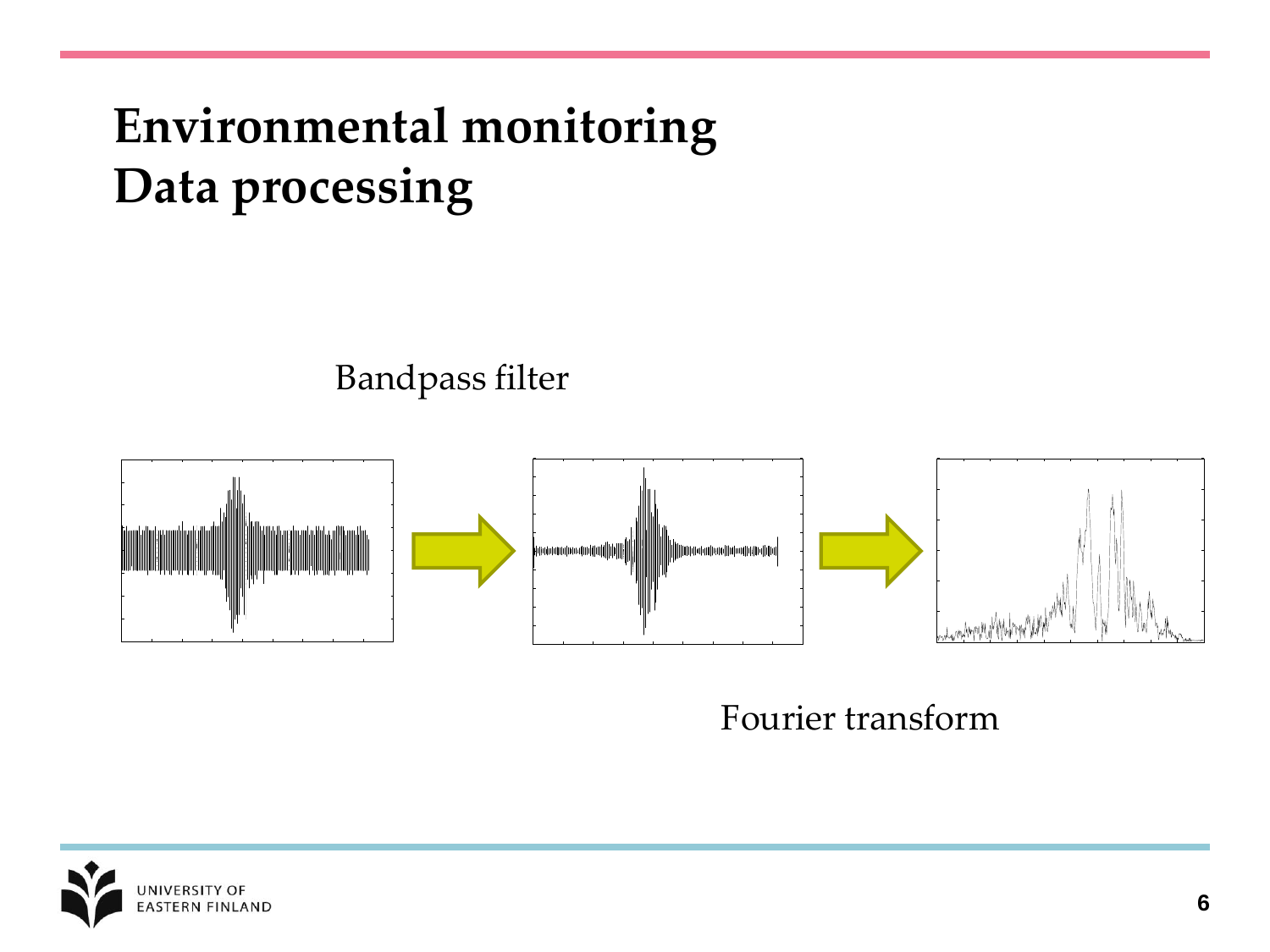## **Environmental monitoring Recap**



Properties of objects or events of the real world

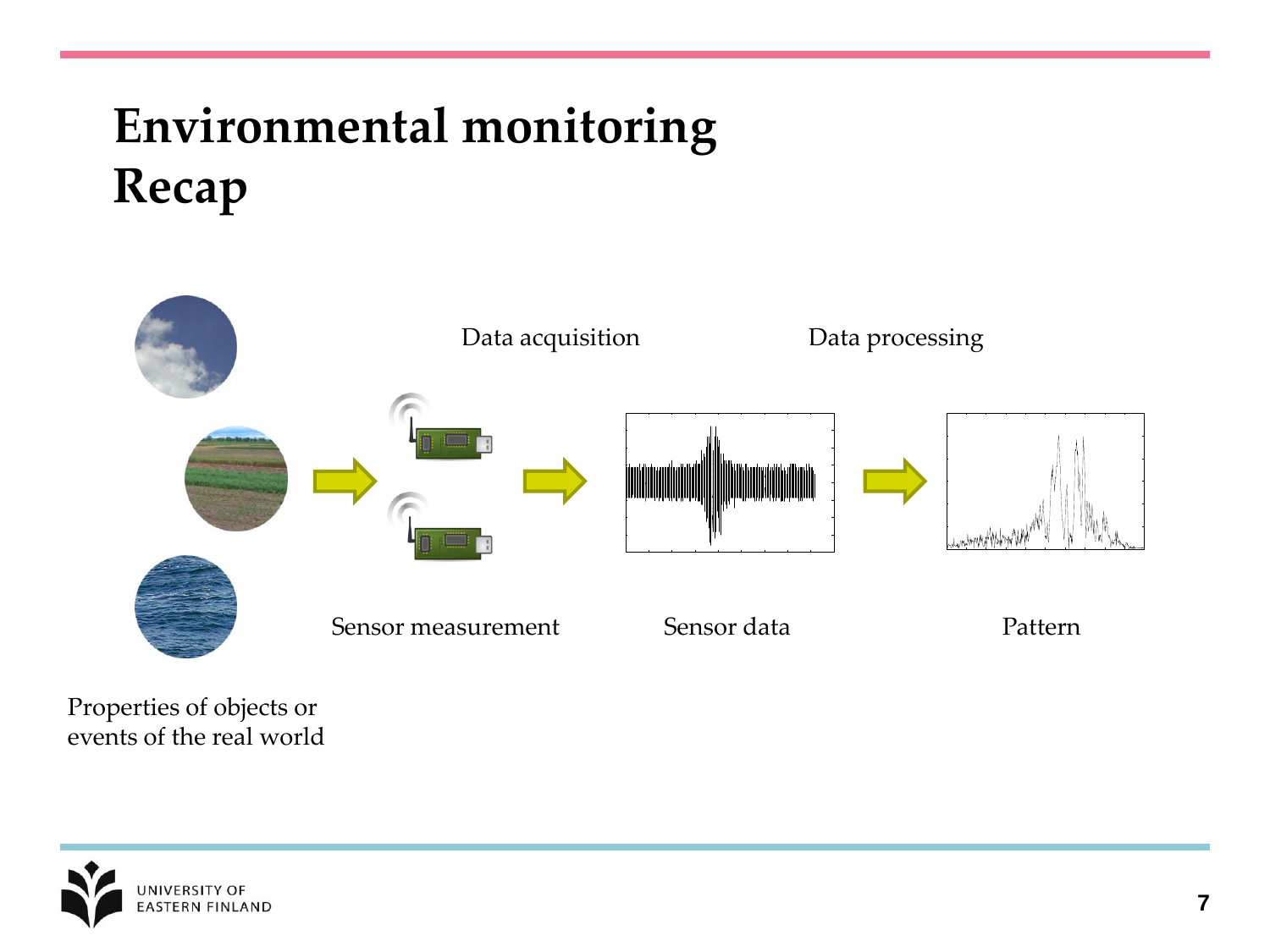#### **Introduction Great, and what next?**



#### **Problems and challenges**

•What do those patterns actually mean •How to deal with high-volume data •How to continuously process data •How to efficiently process data •How to store and retrieve such data

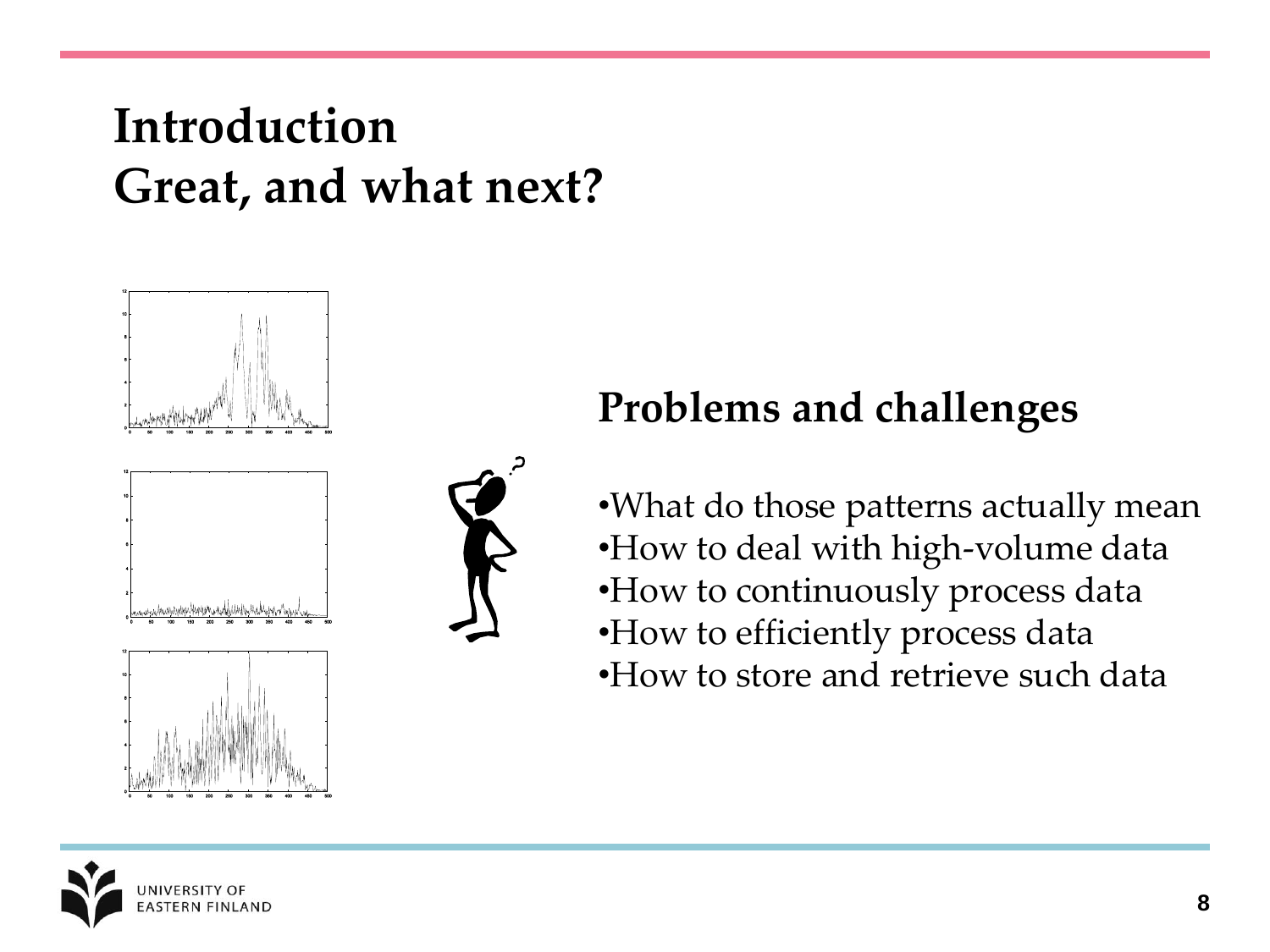### **Knowledge acquisition Machine learning**



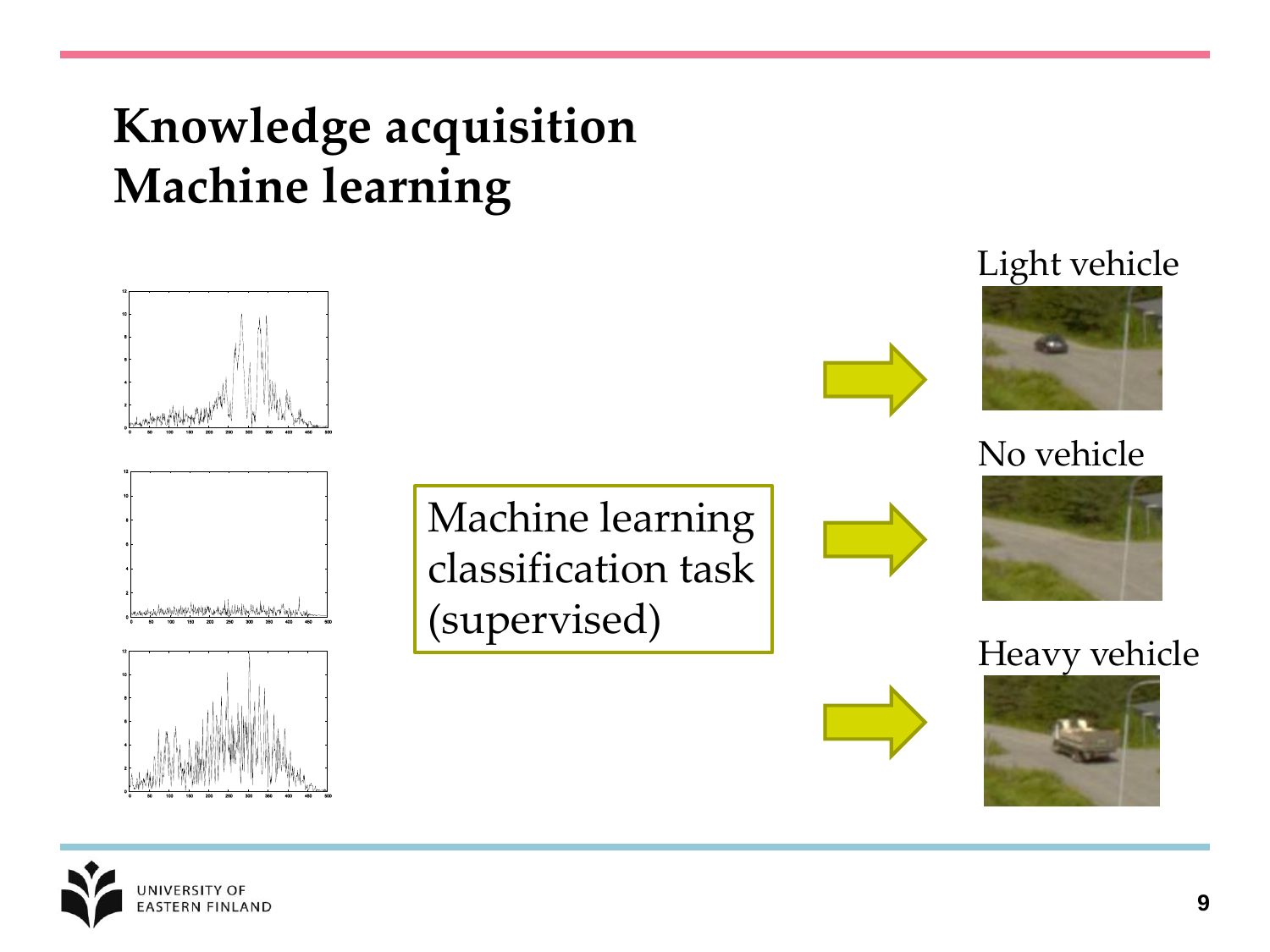## **Supervised learning A very brief intro**

| Time                | Dim 1                                                               |                                                    | Dim N                                              | Label                  | Pred.                  |                 |
|---------------------|---------------------------------------------------------------------|----------------------------------------------------|----------------------------------------------------|------------------------|------------------------|-----------------|
| 2012-08-30 10:00:00 | 0.00512546                                                          | $\ddotsc$                                          | $\ddotsc$                                          | Lv                     |                        | Training        |
| 2012-08-30 10:00:01 | 0.00635674                                                          | $\ddotsc$                                          | $\ddotsc$                                          | Lv                     |                        |                 |
| 2012-08-30 10:00:02 | 0.03467845                                                          | $\ddotsc$                                          | $\ddotsc$                                          | Hv                     |                        |                 |
| 2012-08-30 10:00:03 | 0.13453564                                                          | $\ddotsc$                                          | .                                                  | Lv                     |                        |                 |
| 2012-08-30 10:00:04 | 0.00004566                                                          | $\ddotsc$                                          | $\ddotsc$                                          | Hv                     |                        |                 |
| 2012-08-30 10:00:05 | 0.00034563                                                          | $\ddotsc$                                          | .                                                  | Hv                     |                        |                 |
| 2012-08-30 10:00:06 | 0.23045677                                                          | $\ddot{\bullet}$ $\ddot{\bullet}$ $\ddot{\bullet}$ | $\ddotsc$                                          | $\mathbf{L}\mathbf{v}$ | $\mathbf{L}\mathbf{v}$ |                 |
| 2012-08-30 10:00:07 | 0.34506677                                                          | $\ddotsc$                                          | $\ddot{\bullet}$ $\ddot{\bullet}$ $\ddot{\bullet}$ | Hv                     | Hv                     | Test/Validation |
| 2012-08-30 10:00:08 | 0.03402594                                                          | $\bullet$ $\bullet$ $\bullet$                      | $\ddot{\bullet}$ $\ddot{\bullet}$ $\ddot{\bullet}$ | LV                     | Hv                     |                 |
| $\ddotsc$           | $\ddot{\phantom{0}}\phantom{0}\bullet\phantom{0}\bullet\phantom{0}$ | $\cdots$                                           |                                                    | $\ddot{\phantom{0}}$ . | $\ddot{\phantom{0}}$ . |                 |

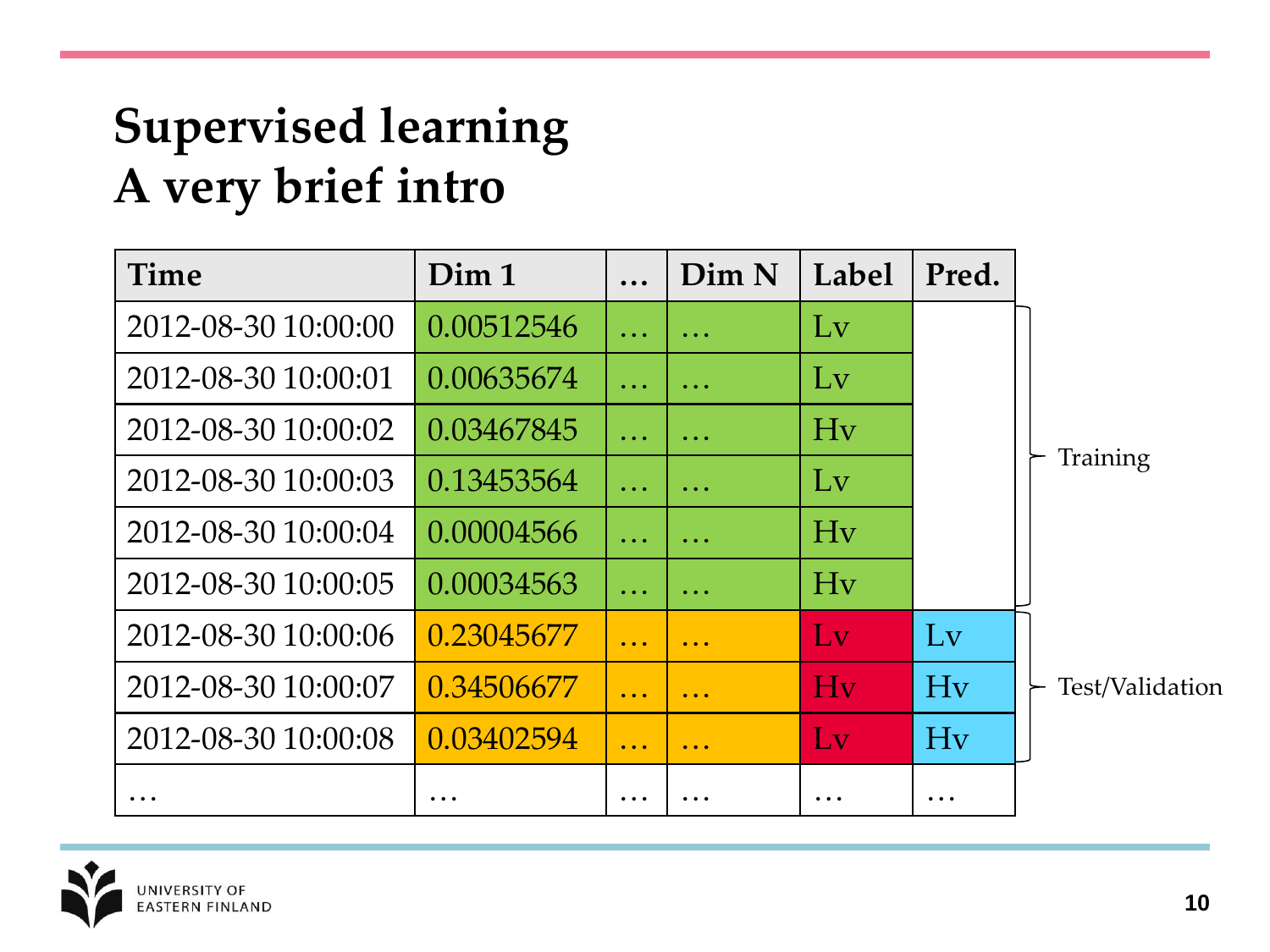## **Knowledge acquisition Recap**



Properties of objects or events of the real world

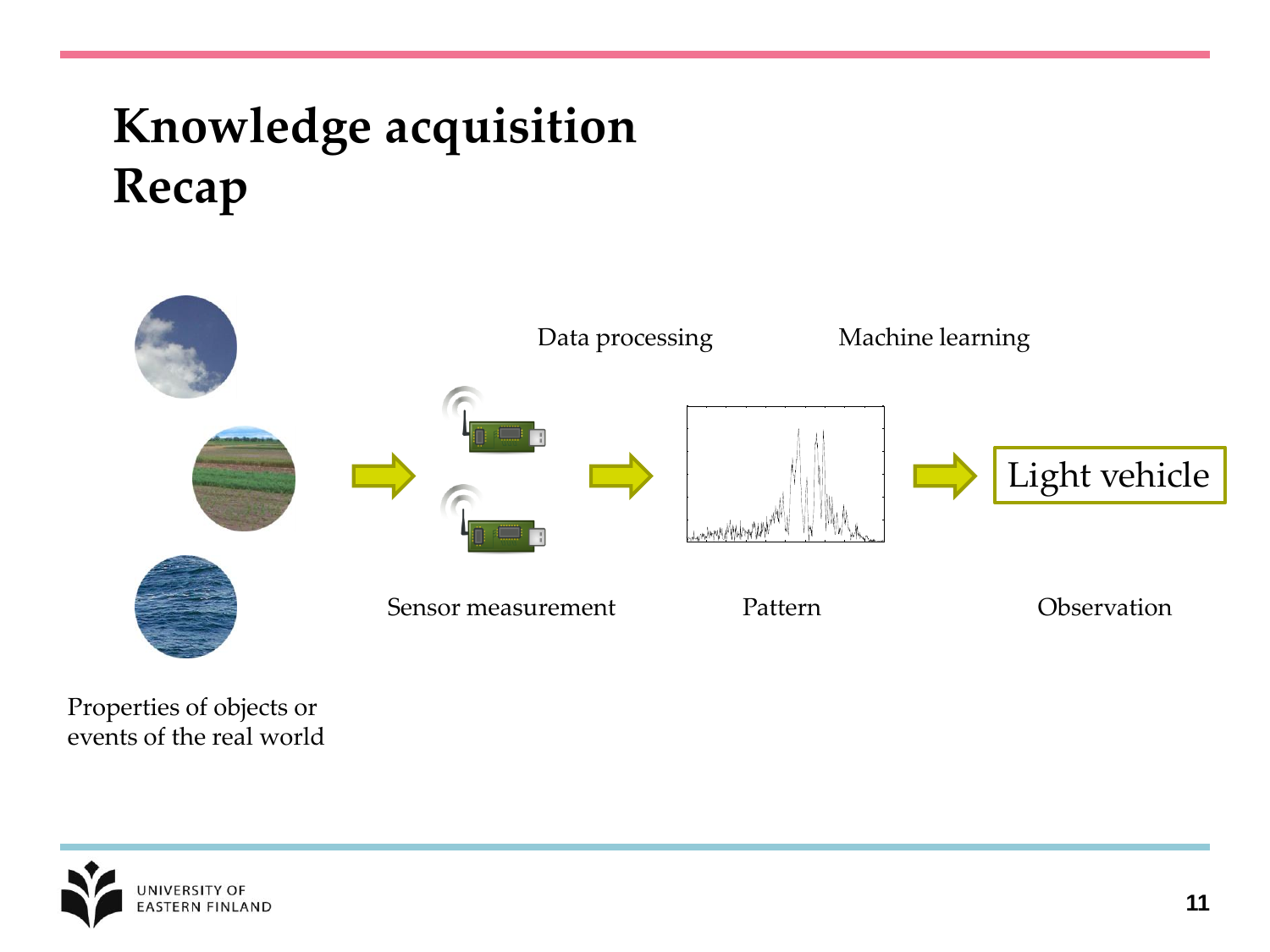## **Knowledge acquisition Great, and what next?**

- •We now know how to acquire abstract knowledge about observations
- It is a convenient method because
	- Computer does it automatically
	- Computer can do it continuously
	- Often computationally not too expensive
- Though there are downsides
	- Supervised learning is expensive
	- Domain specificity
- Now that the computer tells us "there is a light vehicle"
	- What can we do with this piece of information?
	- We let the computer represent it

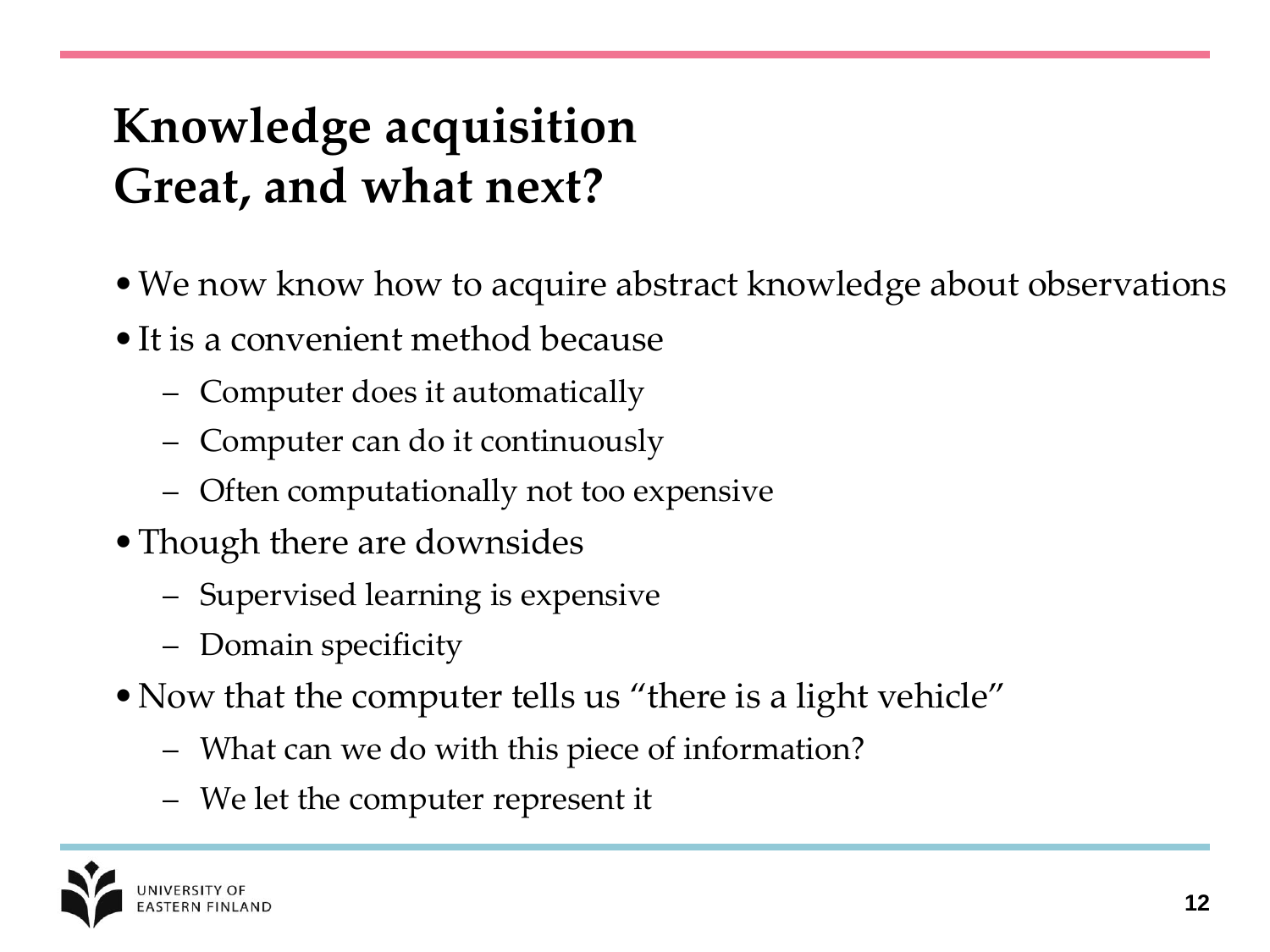## **Knowledge representation A very brief intro**

- •Looking at a street and seeing a vehicle we can describe it
	- For instance, "it is a heavy vehicle"
	- The vehicle is "on the right side of the road"
	- And we may know the time
	- And we might guess the speed
- A computer can do something similar
	- It already "knows" that
		- There is a vehicle observed by sensor S
		- And that it is a heavy vehicle
		- And what time it is
	- Given two sensors, it can
		- Infer the vehicle velocity



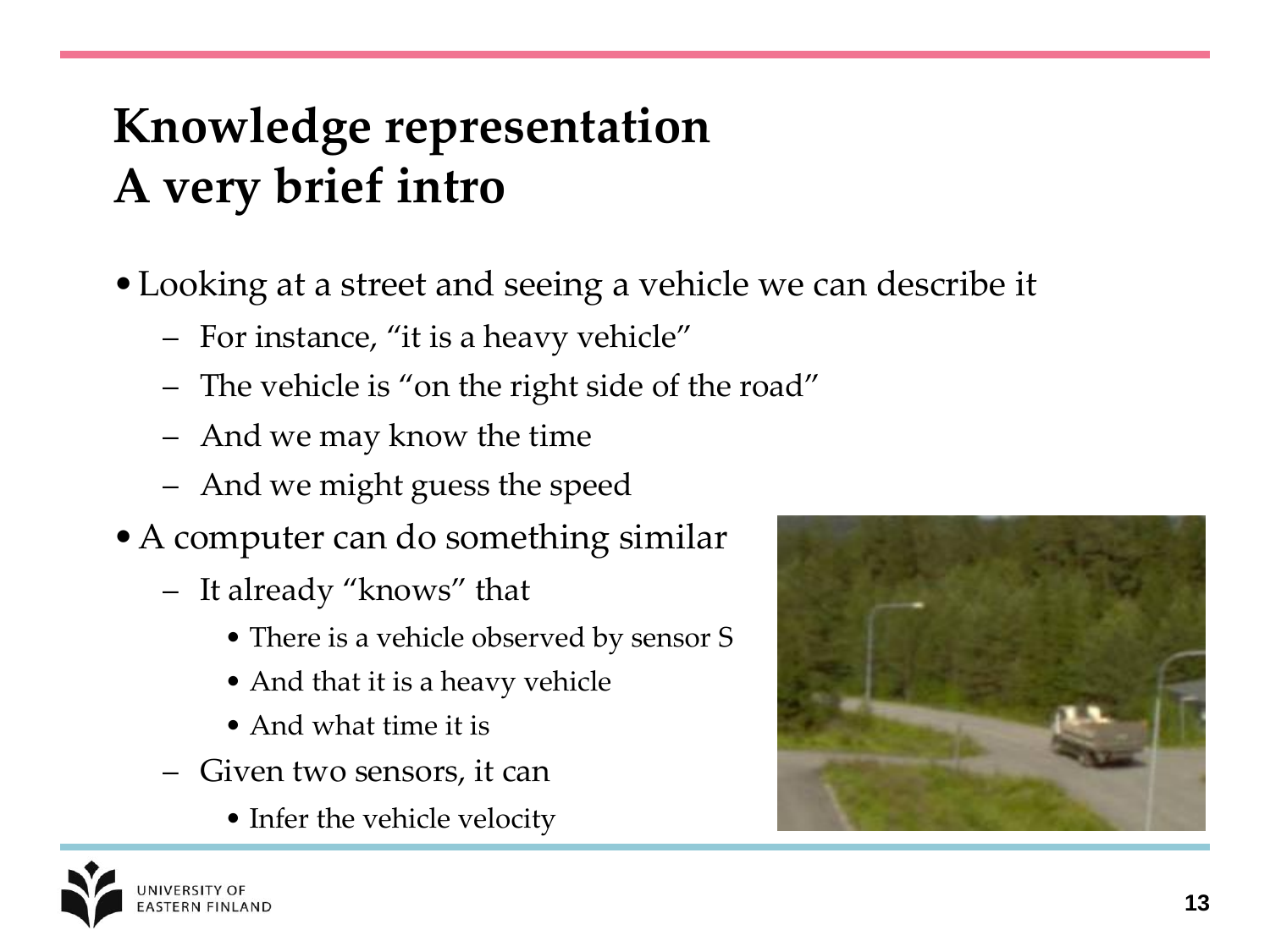#### **Knowledge representation Observation**



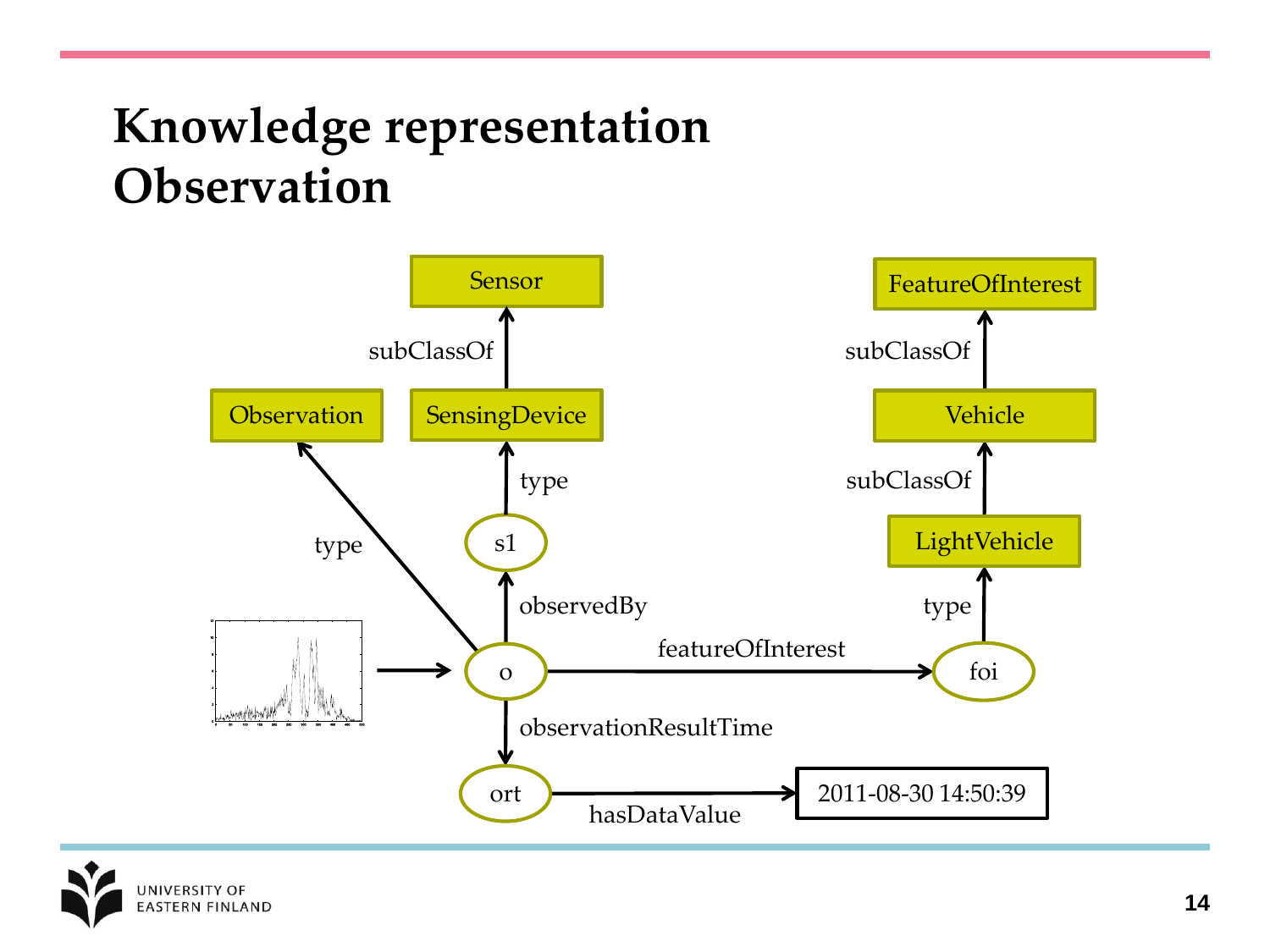### **Knowledge representation Automated inference**



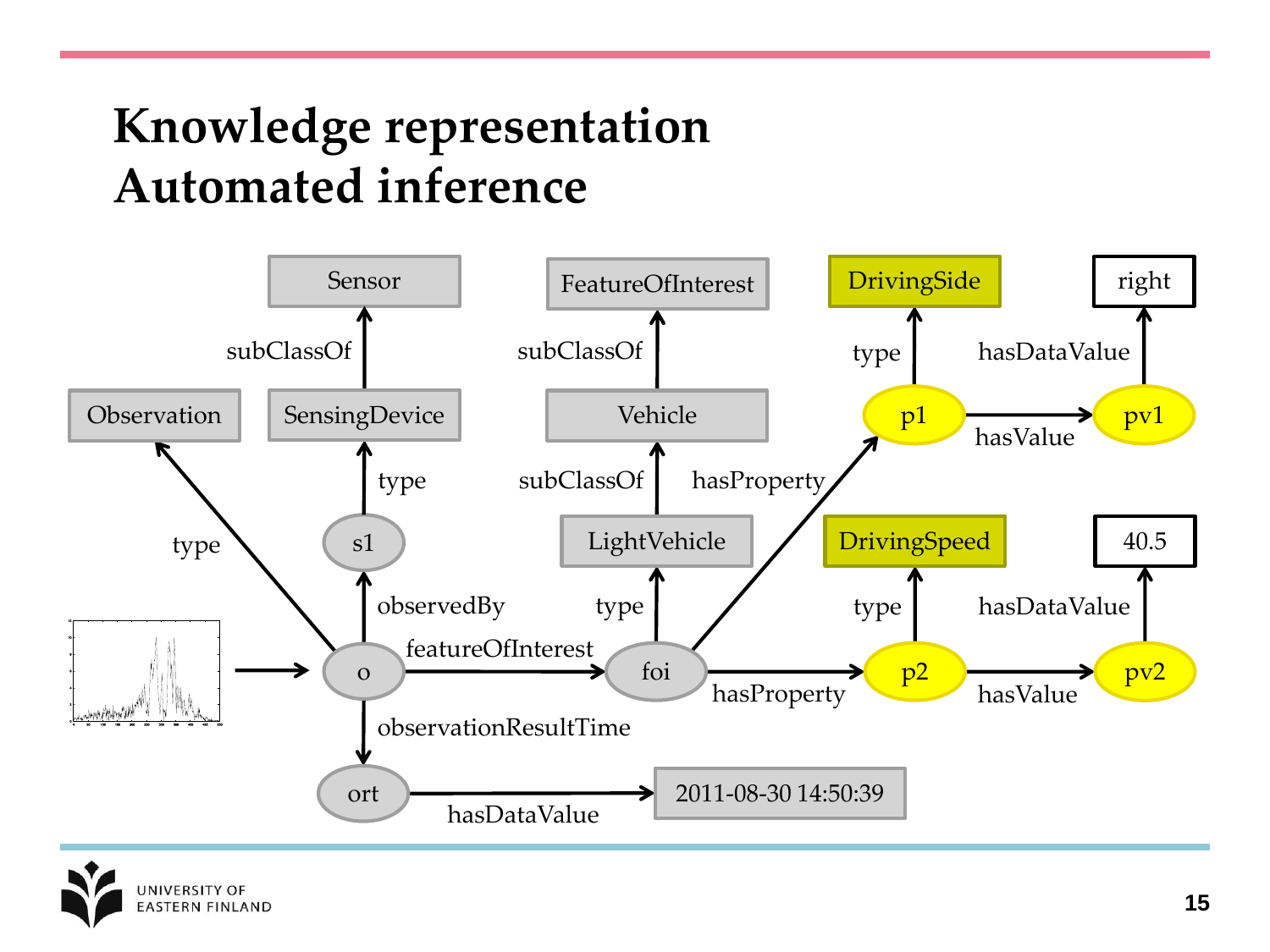## **Putting it all together Algal bloom observations in Lake Taihu**

- $\bullet$  Given
	- Sensor monitoring data
		- EMB01 station located in the Meilian bay of Lake Taihu, China
	- Sensor data for
		- Water temperature
		- Dissolved oxygen
		- Chlorophyll (a)
- $\bullet$  Aim
	- Represent knowledge about observations for algal blooms

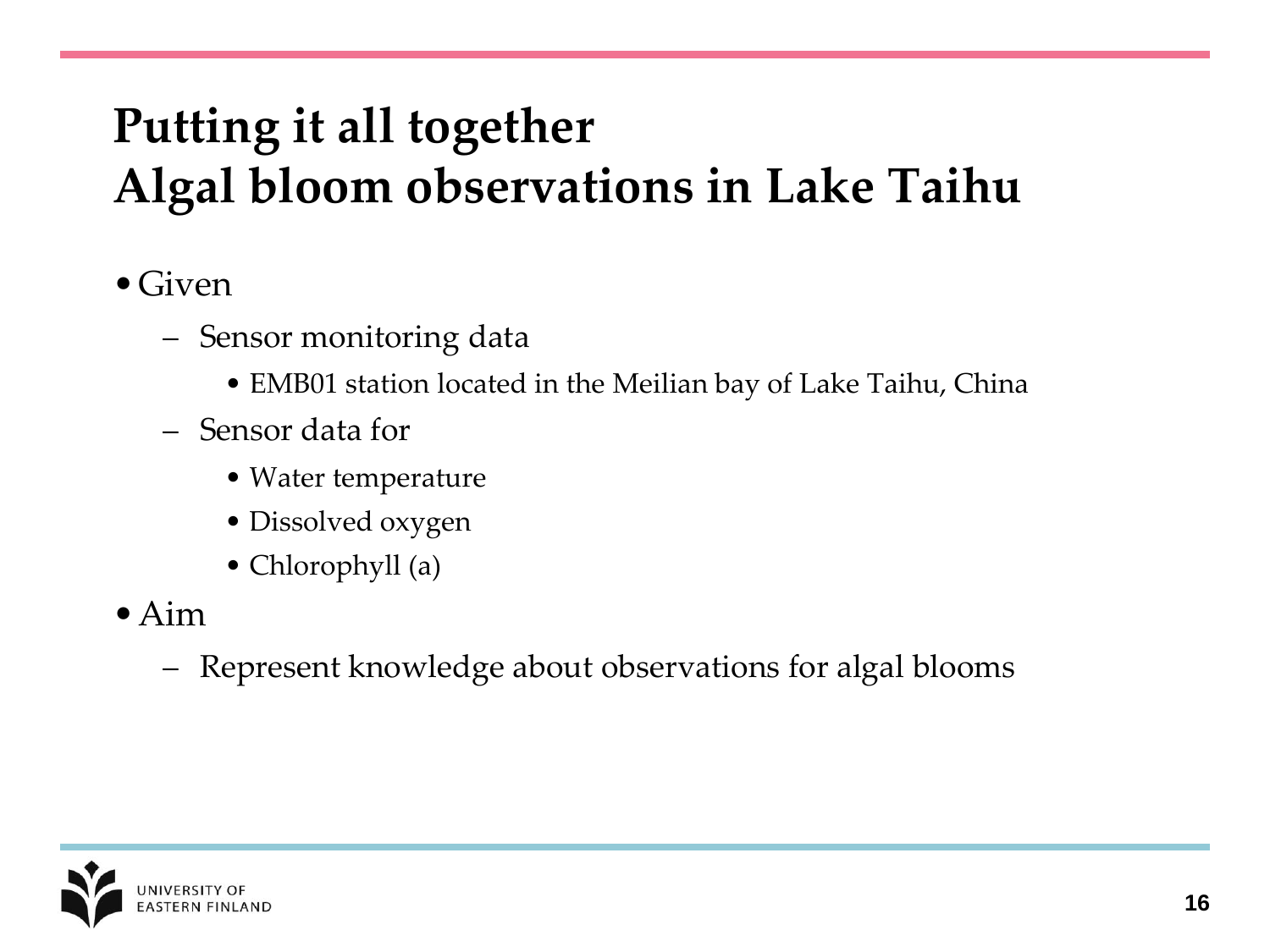## **Algal bloom observations in Lake Taihu Knowledge acquisition**

- •We have a 3-dimensional dataset
	- Water temperature, dissolved oxygen, chlorophyll (a)
- •As well as measurement values over 3 years
- •Use clustering to learn a prototype algal bloom observation
	- From past algal bloom observations
- For the sake of argument, assume
	- Lower cluster is for algal bloom observations
	- Hence red dot is the prototype observation
- Classify future observations
	- According to similarity with prototype



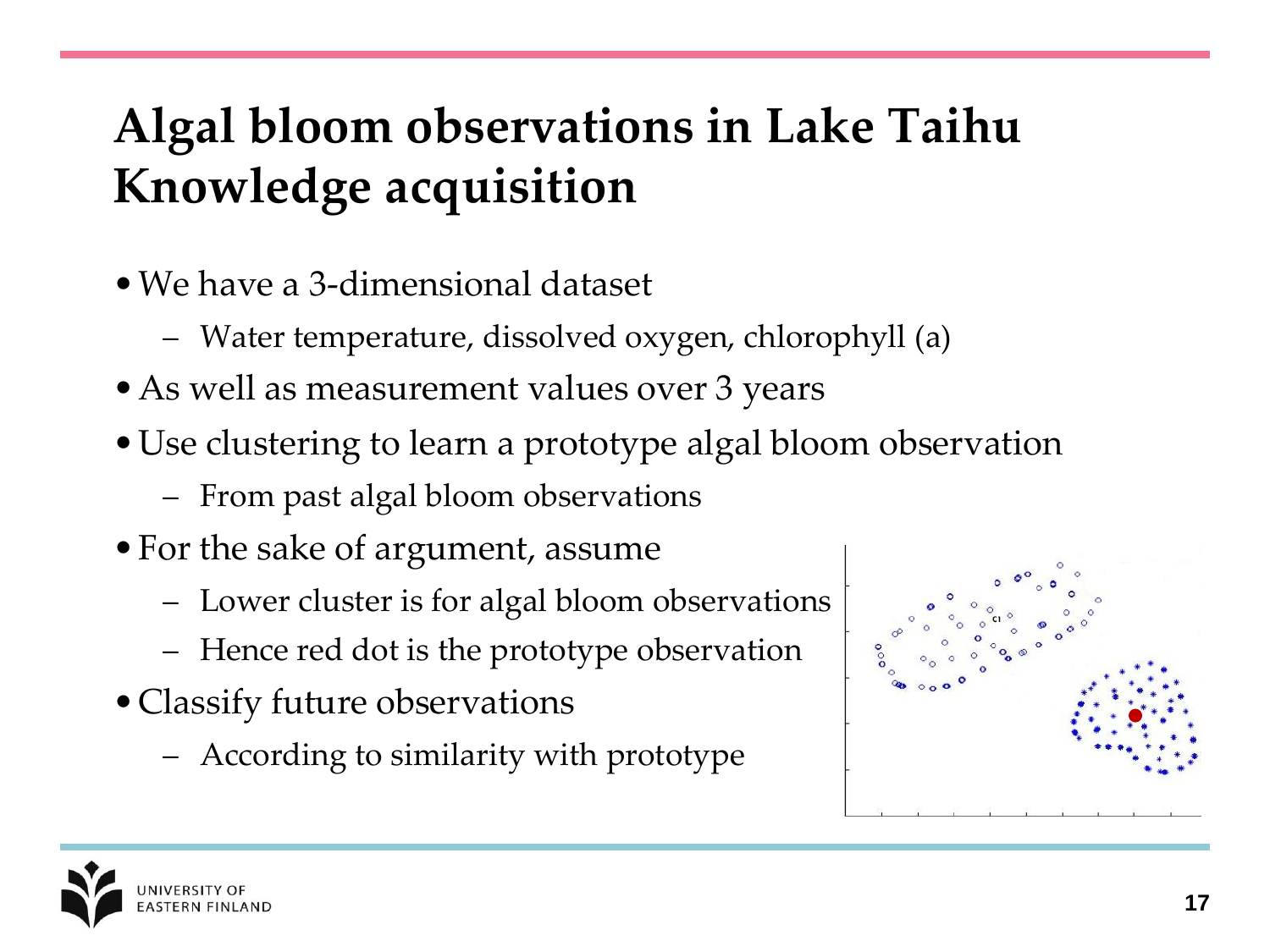### **Algal bloom observations in Lake Taihu Knowledge representation**